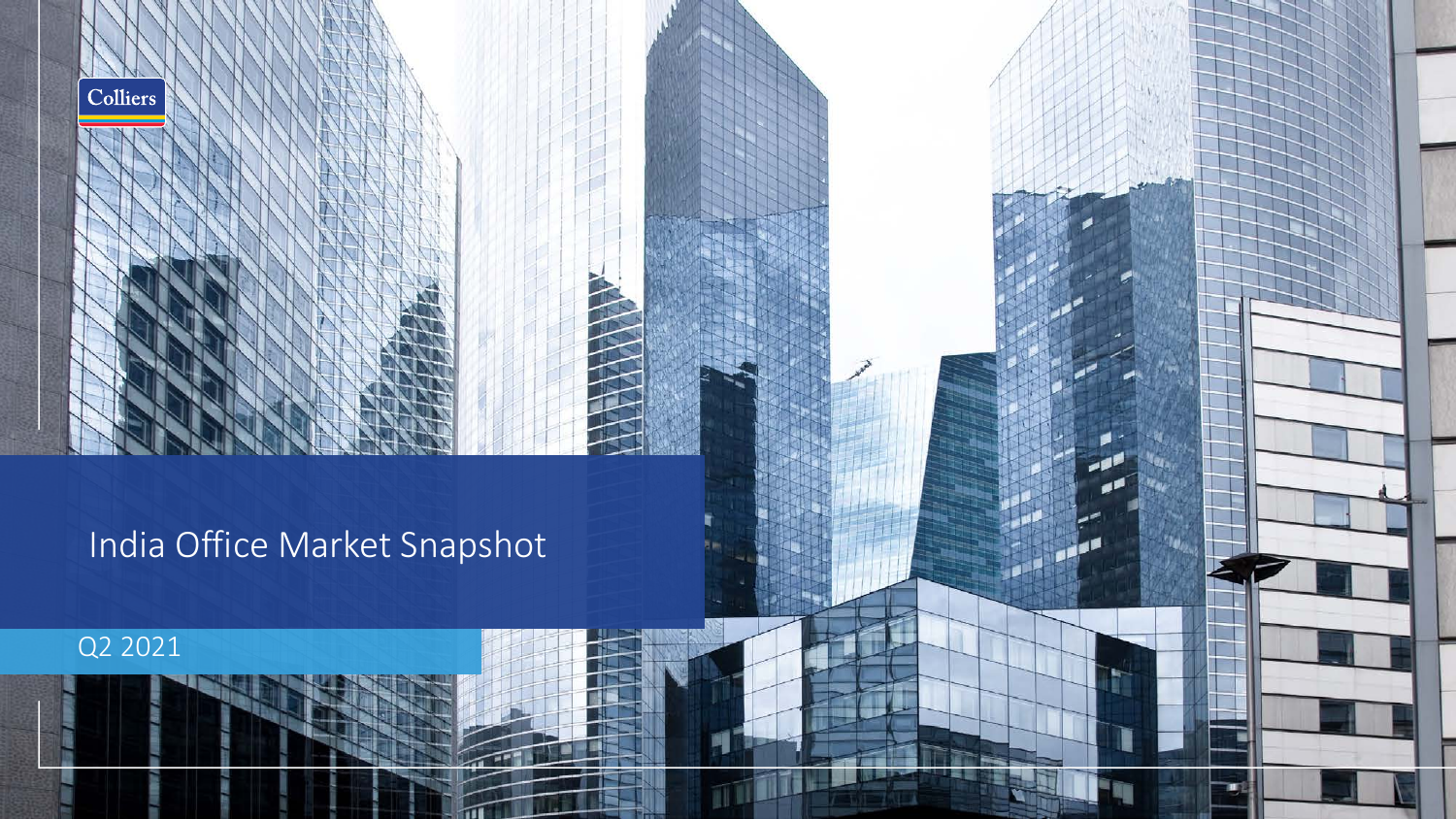## **Q2 2021 |** India Office Market Snapshot



*\*Rents revised due to updation of our stock basket in Q2 2021; revised Q1 2021 provided for reference.*



- Gross leasing activity was positive in Q2 2021 despite the devastating second wave of Covid infections as occupiers are being offered competitive rents.
- The vacancies increased by 1.1pp QoQ as many occupiers served out their notice periods and/or did not renew their leases.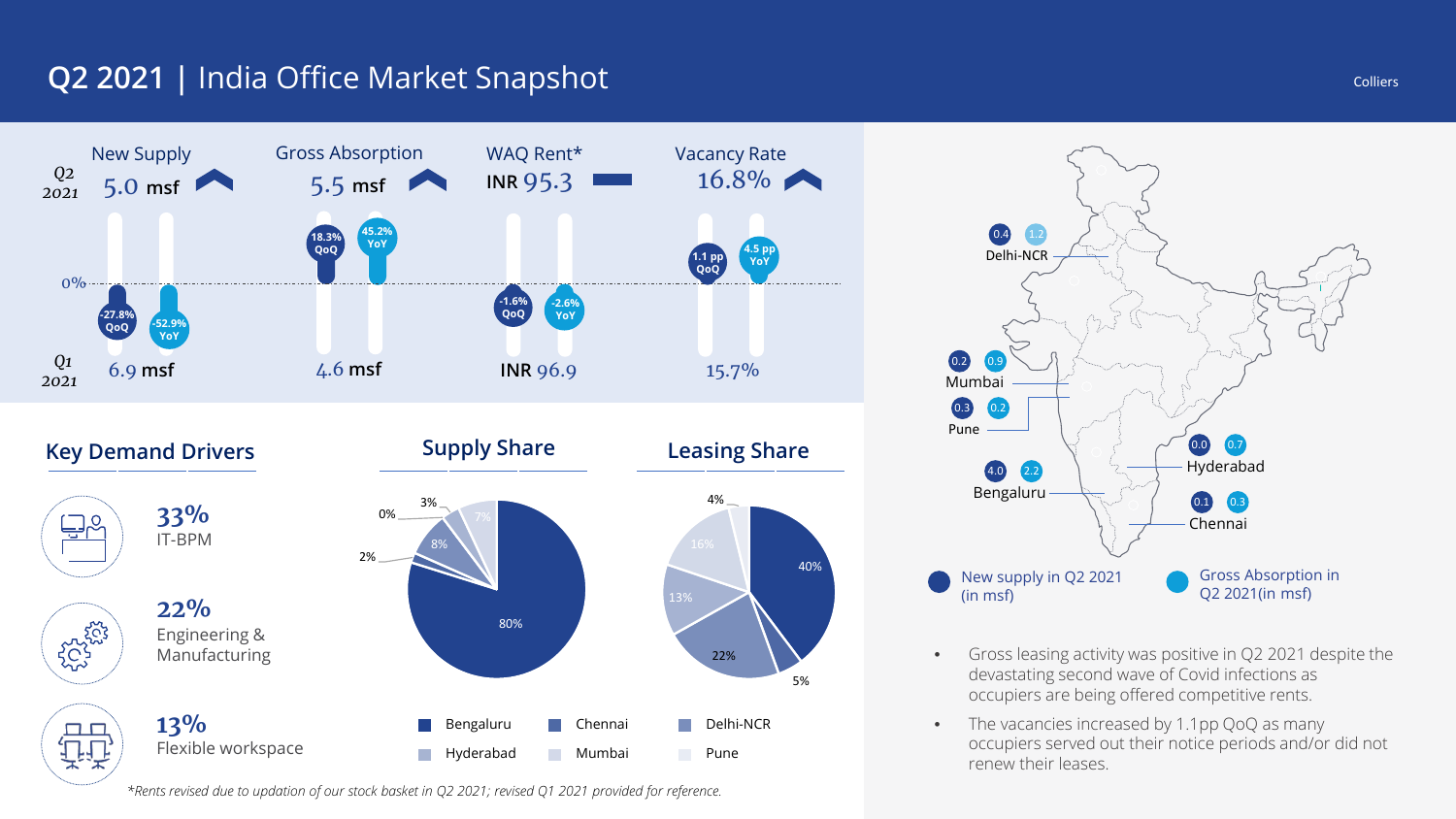## **Q2 2021** | Bengaluru Office Market Snapshot



*\*Rents revised due to updation of our stock basket in Q2 2021; revised Q1 2021 provided for reference.*

| <b>Sub Markets</b>     | <b>WAQ</b><br><b>Rent</b> | QoQ<br><b>Change</b> | YoY<br><b>Change</b> |
|------------------------|---------------------------|----------------------|----------------------|
| Bannerghatta Road      | 77.4                      | 0%                   | $0\%$                |
| CBD <sup>1</sup>       | 144.1                     | $-1.5%$              | $-5.3%$              |
| <b>Electronic City</b> | 59.4                      | $-0.4%$              | $-2.8%$              |
| Hosur Road             | 57.0                      | $-3.5%$              | $-5.8%$              |
| Mysore Road            | 62.0                      | 0%                   | $0\%$                |
| North                  | 65.8                      | $-1.6%$              | $-1.6%$              |
| <b>ORR</b>             | 101.3                     | $-6.6%$              | $-4.7%$              |
| SBD                    | 117.1                     | $-0.8%$              | $-4.1%$              |
| Whitefield             | 61.0                      | $-2.0%$              | $-2.1%$              |

1 Central Business District: MG Road, Richmond Road, Infantry Road, Cunningham Road, Sankey Road, Palace Road, and Vittal Mallaya Road

| <b>Client</b>        | <b>Building</b>            | <b>Location</b>     | Area (sq ft) |
|----------------------|----------------------------|---------------------|--------------|
| Legato               | <b>Bagmane</b><br>Solarium | Whitefield          | 520,000      |
| Collins<br>Aerospace | North Gate                 | <b>Bellary Road</b> | 300,000      |
| Teva Pharma          | <b>Brigade Senate</b>      | ORR (Hebbal)        | 178,000      |
| Palo Alto            | Bagmane Tech<br>Park       | CV Raman<br>Nagar   | 149,000      |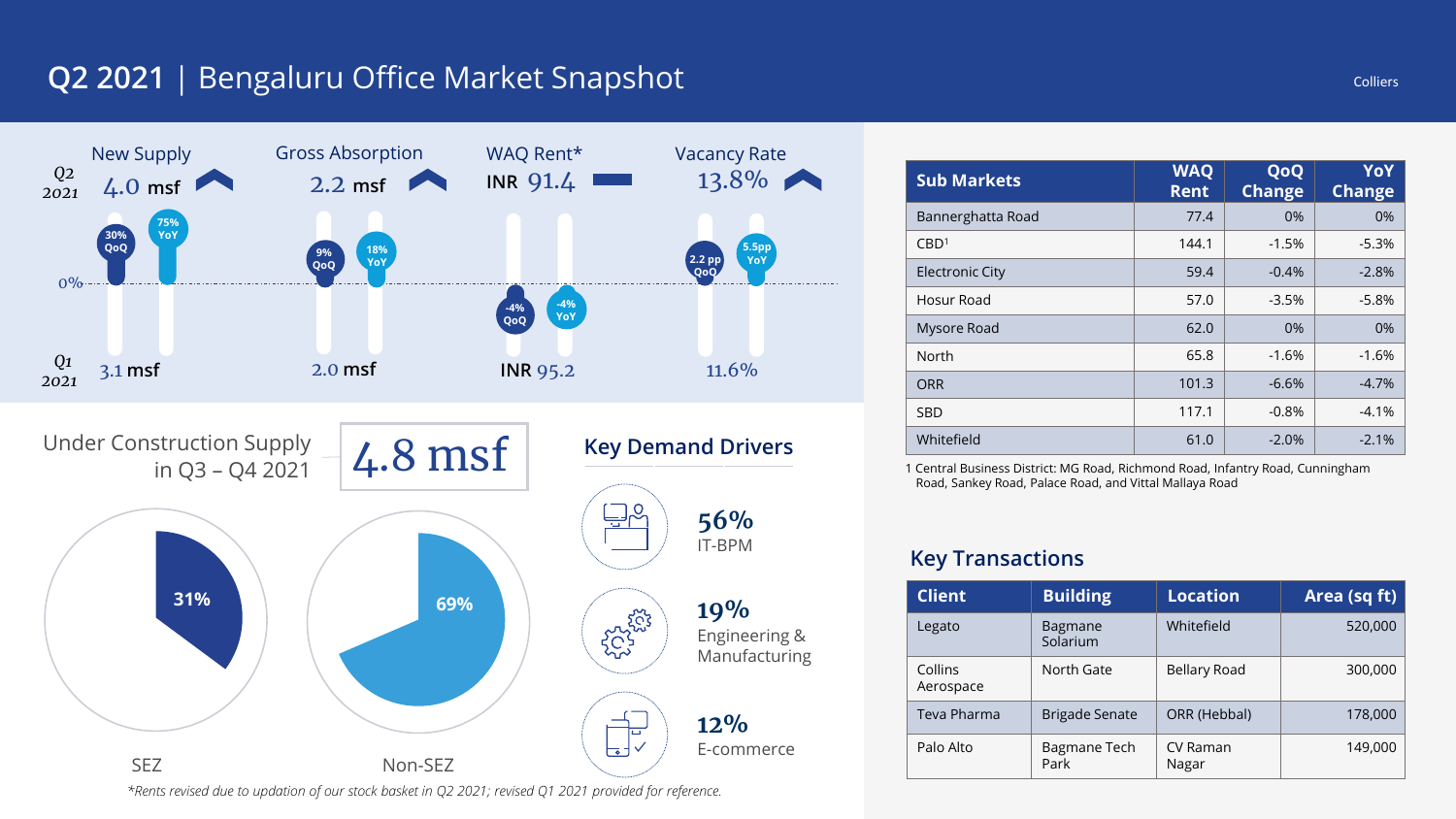## **Q2 2021 |** Chennai Office Market Snapshot



| <b>Sub Markets</b>         | <b>WAQ</b><br><b>Rent</b> | QoQ<br><b>Change</b> | YoY<br><b>Change</b> |
|----------------------------|---------------------------|----------------------|----------------------|
| Ambattur                   | 35.0                      | 0.0%                 | $-7.5%$              |
| CBD <sup>1</sup>           | 99.2                      | 0.0%                 | 0.0%                 |
| GST Road <sup>2</sup>      | 50.0                      | 0.0%                 | 0.0%                 |
| Guindy                     | 83.6                      | 0.0%                 | 0.0%                 |
| MPH Road <sup>3</sup>      | 76.9                      | 0.0%                 | $-10.1%$             |
| Off CBD <sup>4</sup>       | 66.5                      | 0.0%                 | 0.0%                 |
| OMR Post-Toll <sup>5</sup> | 49.3                      | 0.0%                 | 0.0%                 |
| OMR Pre-Toll <sup>6</sup>  | 91.9                      | 0.0%                 | 0.0%                 |
| PTR <sub>7</sub>           | 60.8                      | 0.0%                 | 1.3%                 |

1 Central Business District: Nungambakkam, Nandanam, Teynampet, RK Salai, Alwarpet, Egmore, T Nagar, Chetpet. 2 Grand Southern Trunk Road 3 Mount-Poonamallee High Road

4 Off CBD: Anna Nagar, Kilpauk, Nelson Manikam Road, Vadapalani, Guindy, MRC Nagar, Adyar 5 Old Mahabalipuram Road Post-Toll: Thoraipakkam to Sholinganallur; Semmencherry to Siruseri 6 Old Mahabalipuram Road Pre-Toll: Madhya Kailash – Perungudi 7 Pallavaram Thoraipakkam Road

| <b>Client</b>         | <b>Building</b>                 | <b>Location</b> | Area (sq ft) |
|-----------------------|---------------------------------|-----------------|--------------|
| Zifo RnD<br>Solutions | <b>DLF Cybercity</b><br>Block 2 | Manapakkam      | 39,000       |
| Concentrix            | K Raheja<br>Commerzone          | Porur           | 35,000       |
| <b>Smartworks</b>     | Prestige Polygon                | Teynampet       | 32,200       |
| Ramboll India         | K Raheja<br>Commerzone          | Porur           | 24,500       |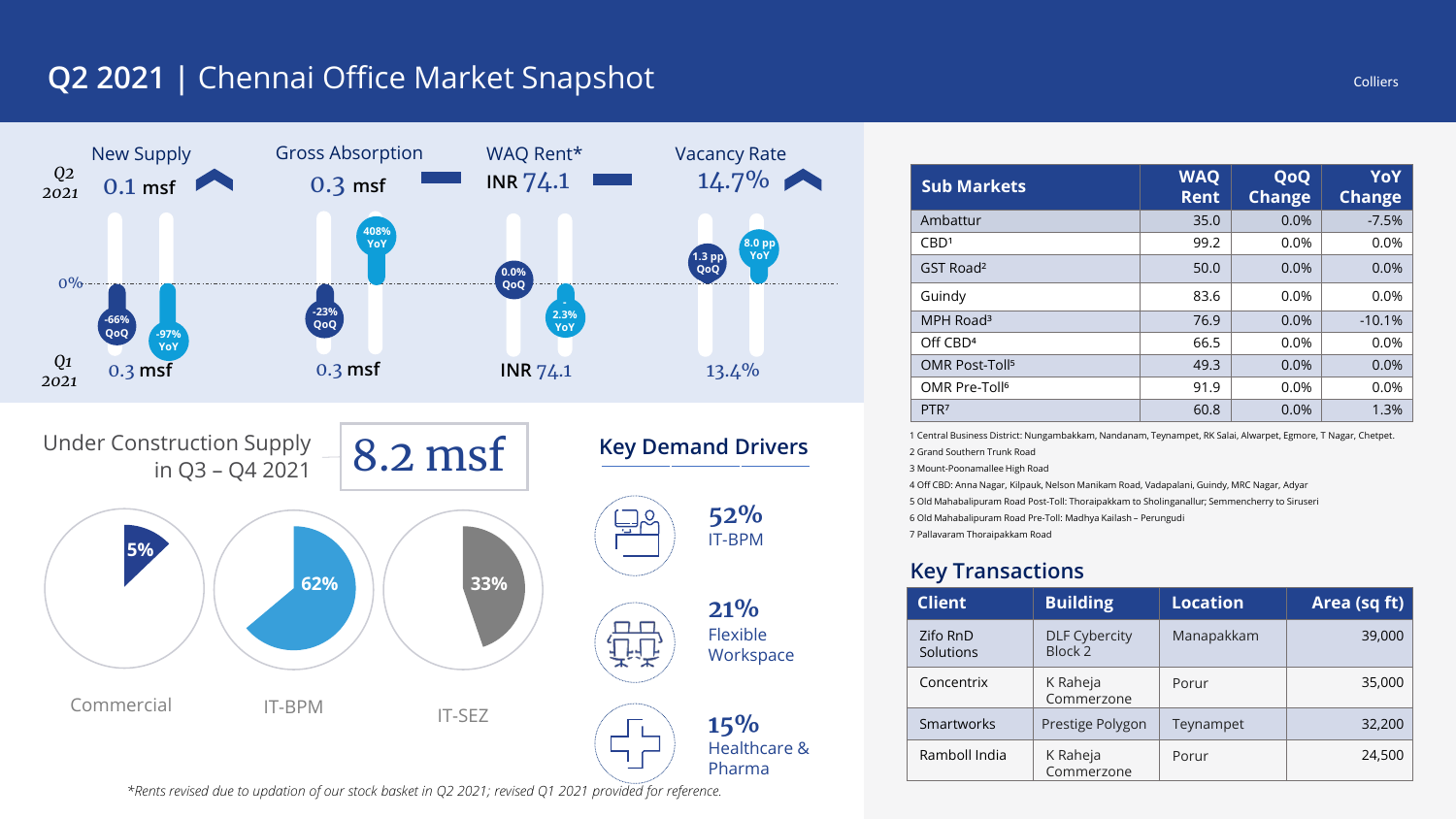## **Q2 2021 |** Delhi-NCR Office Market Snapshot



*\*Rents revised due to updation of our stock basket in Q2 2021; revised Q1 2021 provided for reference.*

| <b>Sub Markets</b>                                    | <b>WAQ</b><br><b>Rent</b> | QoQ<br><b>Change</b> | YoY<br><b>Change</b> |
|-------------------------------------------------------|---------------------------|----------------------|----------------------|
| Delhi CBD <sup>1</sup>                                | 300.0                     | $-0.6%$              | $-6.3%$              |
| South Delhi <sup>2</sup>                              | 127.7                     | $-1.7%$              | $-6.4%$              |
| Aerocity                                              | 242.6                     | 0.0%                 | $-0.6%$              |
| Gurugram - Cyber City                                 | 116.0                     | $0.0\%$              | $-7.2%$              |
| Gurugram - MG Road                                    | 110.0                     | $-3.4%$              | $-8.9%$              |
| Gurugram - Golf Course Road                           | 145.0                     | $-0.6%$              | $-4.5%$              |
| Gurugram - NH-8                                       | 106.2                     | $-3.5%$              | $-7.4%$              |
| Gurugram - Golf Course<br>Extension Road / Sohna Road | 69.5                      | $-1.2%$              | $-5.5%$              |
| Gurugram - Others <sup>3</sup>                        | 70.3                      | $-1.7%$              | $-5.7%$              |
| Noida – Sector 16A and 16B                            | 103.5                     | $-0.3%$              | $-5.3%$              |
| Noida – Sector 62                                     | 49.1                      | $-2.1%$              | $-7.3%$              |
| Noida Expressway                                      | 58.4                      | $-1.6%$              | $-10.0%$             |

1 Central Business District: Connaught Place

2 South Delhi: Jasola, Saket, Nehru Place and Okhla;

3 Includes Institutional Sectors 32 and 44, Udyog Vihar, Dundahera, Southern Peripheral Road and Sector Road

| <b>Client</b> | <b>Building</b>                 | <b>Location</b>                      | Area (sq ft) |
|---------------|---------------------------------|--------------------------------------|--------------|
| Samsung       | Candor<br>TechSpace             | Noida<br>Expressway                  | 4,00,000     |
| Stryker       | CapitalLand<br><b>ITPG</b>      | Golf Course<br><b>Extension Road</b> | 2,00,000     |
| <b>UHG</b>    | CapitalLand<br><b>ITPG</b>      | Golf Course<br>Extension<br>Road     | 1,50,000     |
| Optum         | Embassy<br><b>Business Park</b> | Noida<br>Expressway                  | 1,00,000     |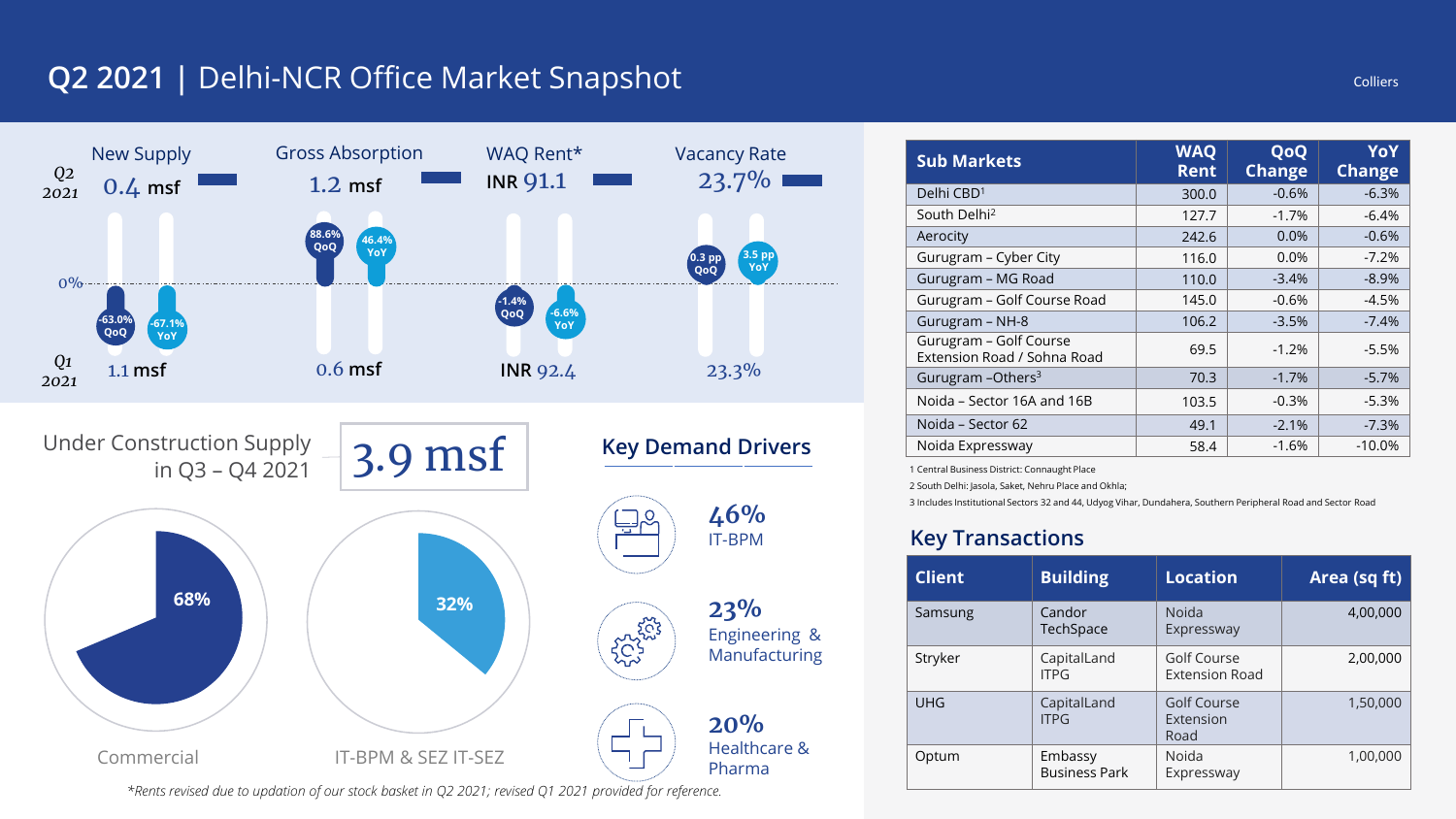## **Q2 2021 |** Hyderabad Office Market Snapshot



| <b>Sub Markets</b> | <b>WAQ</b><br><b>Rent</b> | QoQ<br><b>Change</b> | YoY<br><b>Change</b> |
|--------------------|---------------------------|----------------------|----------------------|
| CBD <sup>1</sup>   | 55.2                      | 0.0%                 | 0.0%                 |
| SBD <sup>2</sup>   | 77.6                      | 0.0%                 | 0.0%                 |
| Off $SBD3$         | 69.7                      | 0.0%                 | 0.0%                 |
| PBD <sup>4</sup>   | 35.9                      | 0.0%                 | 0.0%                 |

1 Central Business District : Banjara Hills Road No.1,2, 10, 12 and Begumpet, Somajiguda 2 Suburban Business District (SBD): Madhapur, HITEC City, Kondapur and Rai Durg 3 Off SBD: Gachibowli, Nanakramguda, Manikonda and Kokapet

4 Peripheral Business District (PBD): Pocharam, Uppal and Shamshabad

### workspace **Key Transactions**

| <b>Client</b> | <b>Building</b>                        | <b>Location</b> | Area (sq ft) |
|---------------|----------------------------------------|-----------------|--------------|
| Smartworks    | Aurobindo<br>Galaxy                    | Rai Durg        | 308,000      |
| Goldman Sachs | Salarpuria<br>Sattva<br>Knowledge City | Rai Durg        | 142,000      |
| <b>MTX</b>    | My Home<br>Twitza                      | Rai Durg        | 60,000       |
| Skootr        | My Home<br>Twitza                      | Rai Durg        | 60,000       |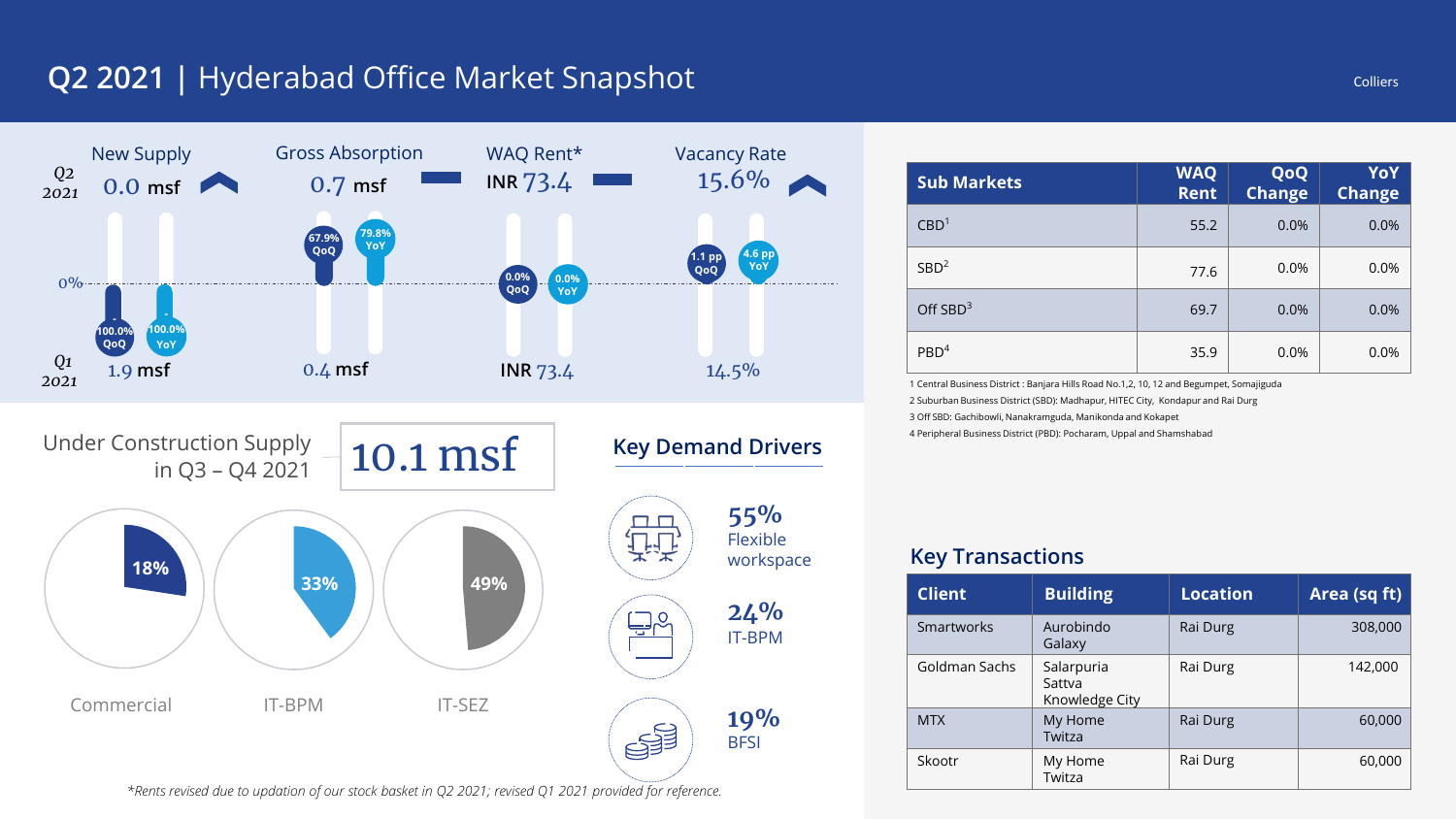## **Q2 2021 |** Mumbai Office Market Snapshot



| <b>Sub Markets</b>                                                                                                                       | <b>WAQ</b><br><b>Rent</b> | QoQ<br><b>Change</b> | YoY<br><b>Change</b> |
|------------------------------------------------------------------------------------------------------------------------------------------|---------------------------|----------------------|----------------------|
| CBD <sup>1,2</sup>                                                                                                                       | 211.3                     | $-0.4%$              | 1.2%                 |
| Andheri East <sup>3</sup>                                                                                                                | 118.7                     | $-1.0%$              | 2.0%                 |
| Bandra-Kurla Complex <sup>2</sup>                                                                                                        | 275.7                     | $-0.4%$              | 0.6%                 |
| Lower Parel <sup>3</sup>                                                                                                                 | 162.9                     | $-0.3%$              | 1.8%                 |
| Malad <sup>3</sup>                                                                                                                       | 83.8                      | 0.0%                 | 2.8%                 |
| Navi Mumbai <sup>3</sup>                                                                                                                 | 66.5                      | $-1.6%$              | 1.7%                 |
| Powai <sup>3</sup>                                                                                                                       | 135.7                     | $-1.8%$              | $-1.1%$              |
| Worli/Prabhadevi <sup>3</sup>                                                                                                            | 194.9                     | 0.0%                 | 1.5%                 |
| Goregaon/JVLR <sup>3</sup>                                                                                                               | 143.3                     | 0.0%                 | 0.0%                 |
| Kalina <sup>2</sup>                                                                                                                      | 156.2                     | 0.0%                 | $-1.6%$              |
| Thane $3$                                                                                                                                | 67.5                      | 0.0%                 | 3.8%                 |
| LBS/Eastern Suburbs <sup>3</sup><br>A. Candrol Britainese Blackers Marketers Ballery Ballard Facets, Criffs Barcelle, Christiansky, Face | 133.2                     | 0.1%                 | 2.6%                 |

'oint, Ballard Estate, Cuffe Parade, Chu 2 Reflects rents for Non-IT developments 3 Reflects rents for IT developments

| <b>Client</b> | <b>Building</b>         | <b>Location</b>        | Area (sq ft) |
|---------------|-------------------------|------------------------|--------------|
| Smartwork     | Paradigm                | Malad/<br>Goregaon     | 100,000      |
| 10FA India    | <b>Prudential House</b> | Powai                  | 54,673       |
| Boehringer    | Godrej Two              | LBS/Eastern<br>Suburbs | 48,000       |
| Appcloud      | O Parc                  | Navi Mumbai            | 44,000       |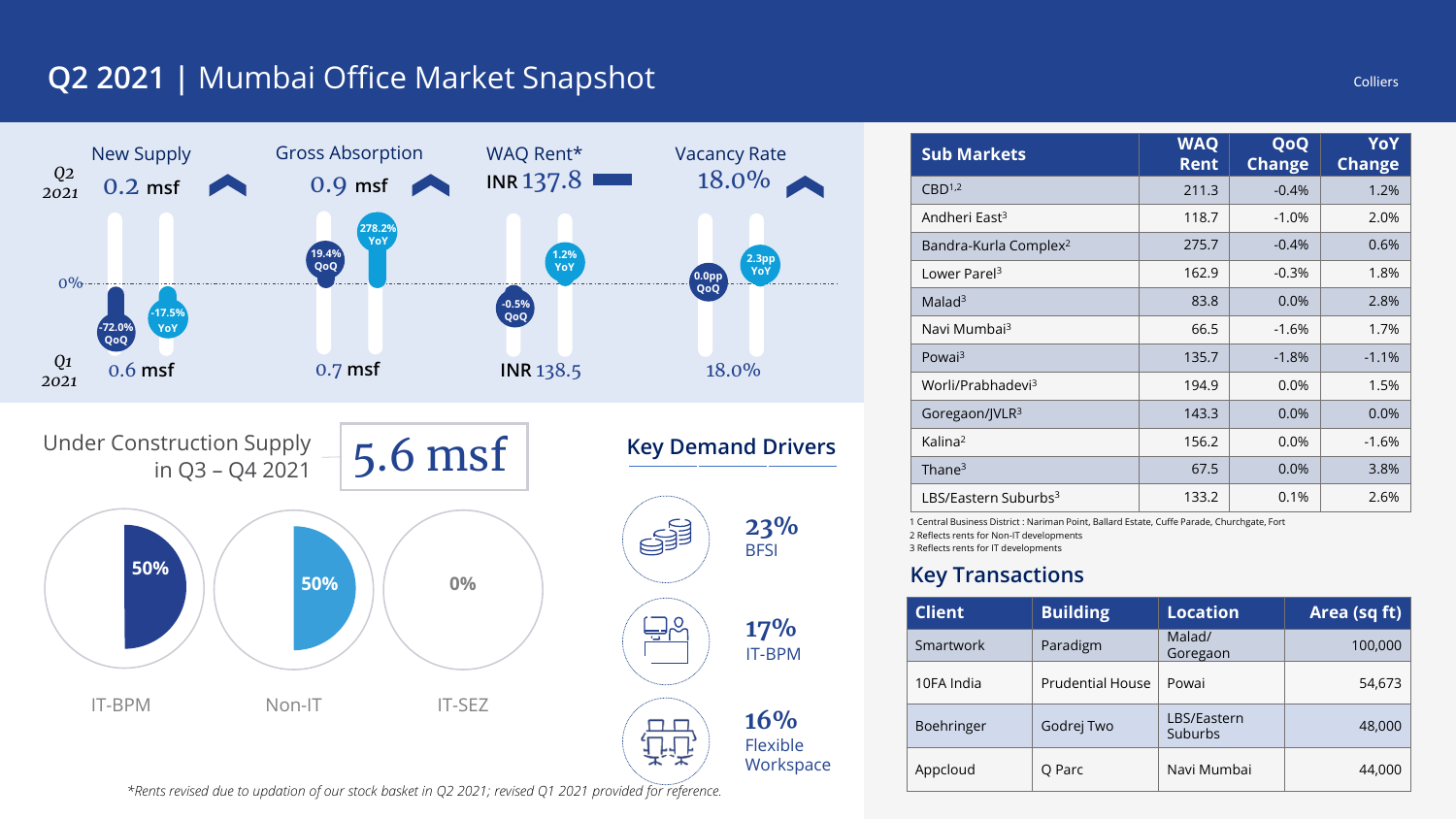## **Q2 2021 |** Pune Office Market Snapshot



| <b>Sub Markets</b>         | <b>WAQ</b><br><b>Rent</b> | QoQ<br><b>Change</b> | YoY<br><b>Change</b> |
|----------------------------|---------------------------|----------------------|----------------------|
| CBD <sup>1</sup>           | 76.1                      | $-1.1%$              | $-1.6%$              |
| Off CBD East <sup>2</sup>  | 83.8                      | $-0.2%$              | $-0.6%$              |
| Off CBD West <sup>3</sup>  | 107.9                     | $-0.4%$              | $-1.2%$              |
| Aundh – Baner <sup>4</sup> | 81.2                      | 0.0%                 | $-1.1%$              |
| Hadapsar                   | 86.2                      | $-0.3%$              | $-2.0%$              |
| Hinjewadi                  | 55.7                      | 0.0%                 | $-2.7%$              |
| Kharadi                    | 84.3                      | 0.0%                 | $-2.3%$              |
| PCMC <sup>5</sup>          | 50.6                      | 0.0%                 | $-1.0%$              |

1 Central Business District: Camp, JM Road, Laxmi Road, Pune Station, Shivaji Nagar; WAQ rent for Grade B buildings as no Grade A stock available in CBD

2 Boat Club, Bund Garden, Dhole Patil Road, Kalyani Nagar, Koregaon Park, Raja Bahadur Mills Road, Viman Nagar, Yerwada

3 Apte Road, Bhandarkar Road, Erandwane, FC Road, Ganeshkhind Road, Karve Road, Law College Road, Model Colony, Prabhat Road, Senapati Bapat Road, Wakdewadi

4 Aundh, Baner, Bavdhan, Pashan

5 Pimpri Chichwad Municipal Corporation: Bhosari, Chinchwad, Nigdi, Pimpri, Talawade

### **Key Transactions**

| <b>Client</b>                      | <b>Building</b>      | <b>Location</b>        | Area (sq ft) |
|------------------------------------|----------------------|------------------------|--------------|
| Redbrick                           | Commerzone B3        | Yerwada                | 52,000       |
| Magna                              | Om Chambers          | <b>Bhosari</b>         | 26,100       |
| Indecomm Global<br><b>Services</b> | <b>ICC Tech Park</b> | Senapati Bapat<br>Road | 22,000       |
| Data Axle                          | <b>ICC Tech Park</b> | Senapati Bapat<br>Road | 22,000       |

*\*Rents revised due to updation of our stock basket in Q2 2021; revised Q1 2021 provided for reference.*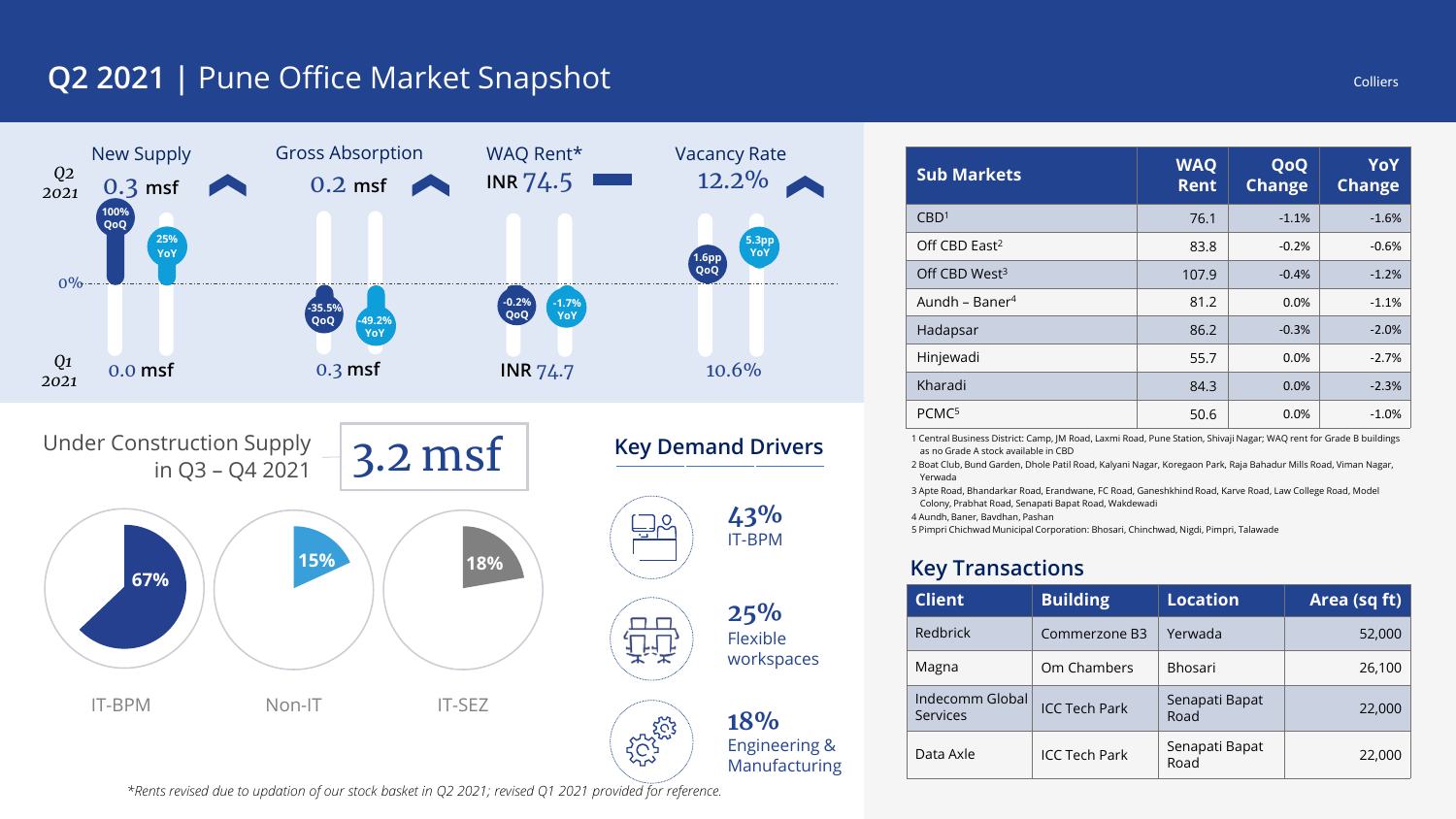### Notes:

- All data pertains to Grade A office buildings.
- Gross absorption: does not include lease renewals, pre-commitments and deals where only a Letter of Intent has been signed.
- Weighted Average Quoted (WAQ) Rents are in INR per square feet per month for warm shell offices and do not include common area maintenance (CAM) or taxes. Our stock basket in each city was updated in Q2 2021, so Q1 2021 and Q2 2020 rents have also been revised to reflect the changes.
- Sf square feet
- msf million square feet
- QoQ Quarter-on-Quarter
- YoY Year-on-Year
- PP Percentage points
- IT-BPM Information Technology and Business Process Management
- BFSI Banking, Financial Services and Insurance

Legend for Outlook (QoQ change over the next 3 months):

▲ Increase → Decrease → Stable